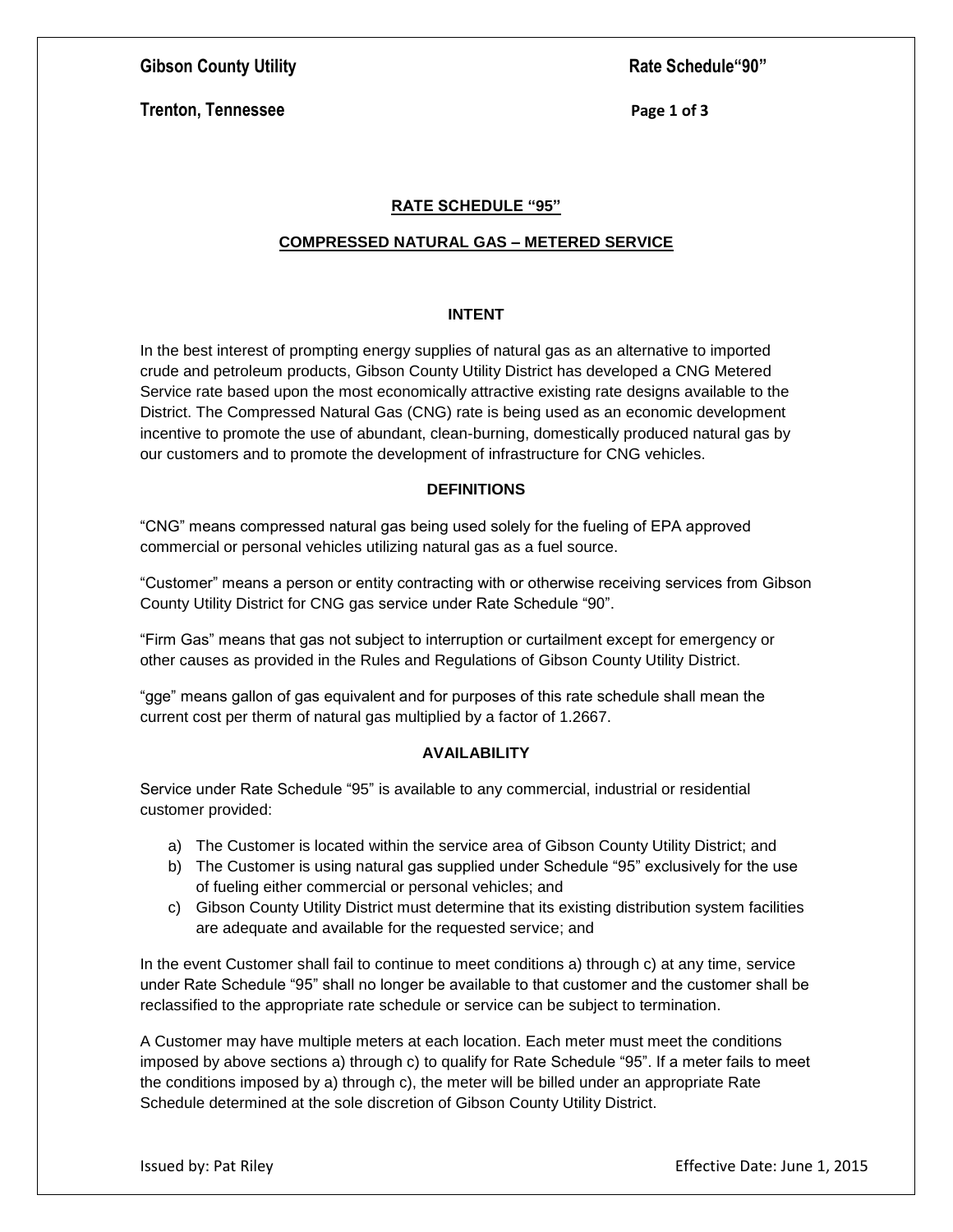# **Gibson County Utility Rate Schedule "90" Rate Schedule "90"**

# **Trenton, Tennessee** Page 2 of 3

## **CHARACTER OF SERVICE**

Service under Rate Schedule "95" is designed for any and all applications of CNG vehicle filling stations including, but not limited to:

- Commercial entities selling CNG to the public
- Private fleet filling stations
- Residential filling stations

#### **NET RATE**

The net rate for service under Rate "95" for each monthly billing period shall be the sum of the Customer Charge and the Commodity Charge, each calculated as follows:

Customer Charge: \$45.00

Commodity Charge: \$ 0.50 per Therm plus the cost per Therm of gas sold to Customer.

### **PURCHASED GAS ADJUSTMENT**

The cost per therm of gas sold to Customer that is included in the Commodity Charge shall be subject to the Adjusted Purchase Gas Adjustment of Gibson County Utility. The Adjusted Purchased Gas Adjustment for CNG will be, the retail rate for natural gas service, first tier, under Rate Schedule "22".

#### **PAYMENT TERMS**

Bills for service under Rate Schedule "95" for the GCUD Private Pay cards are rendered monthly. Each bill rendered for service is due and payable on the date it is issued. The rates and charges under Rate Schedule "95" are net. the gross rate being fifteen percent ("15%") higher. In the event the current monthly bill is not paid on or before the last date for payment as specified on the bill, the gross rate shall apply to any unpaid amount of the bill.

# **SERVICE AVAILABILITY**

All requests for new or additional service or the transfer of existing service to higher priority end use will be supplied based on the judgment of Gibson County Utility District as to the available gas supply, the load factor or use pattern of the Customer, end use priority as may be specified by the Federal Energy Regulatory Authority, impact on the local economy, and laws of the State of Tennessee.